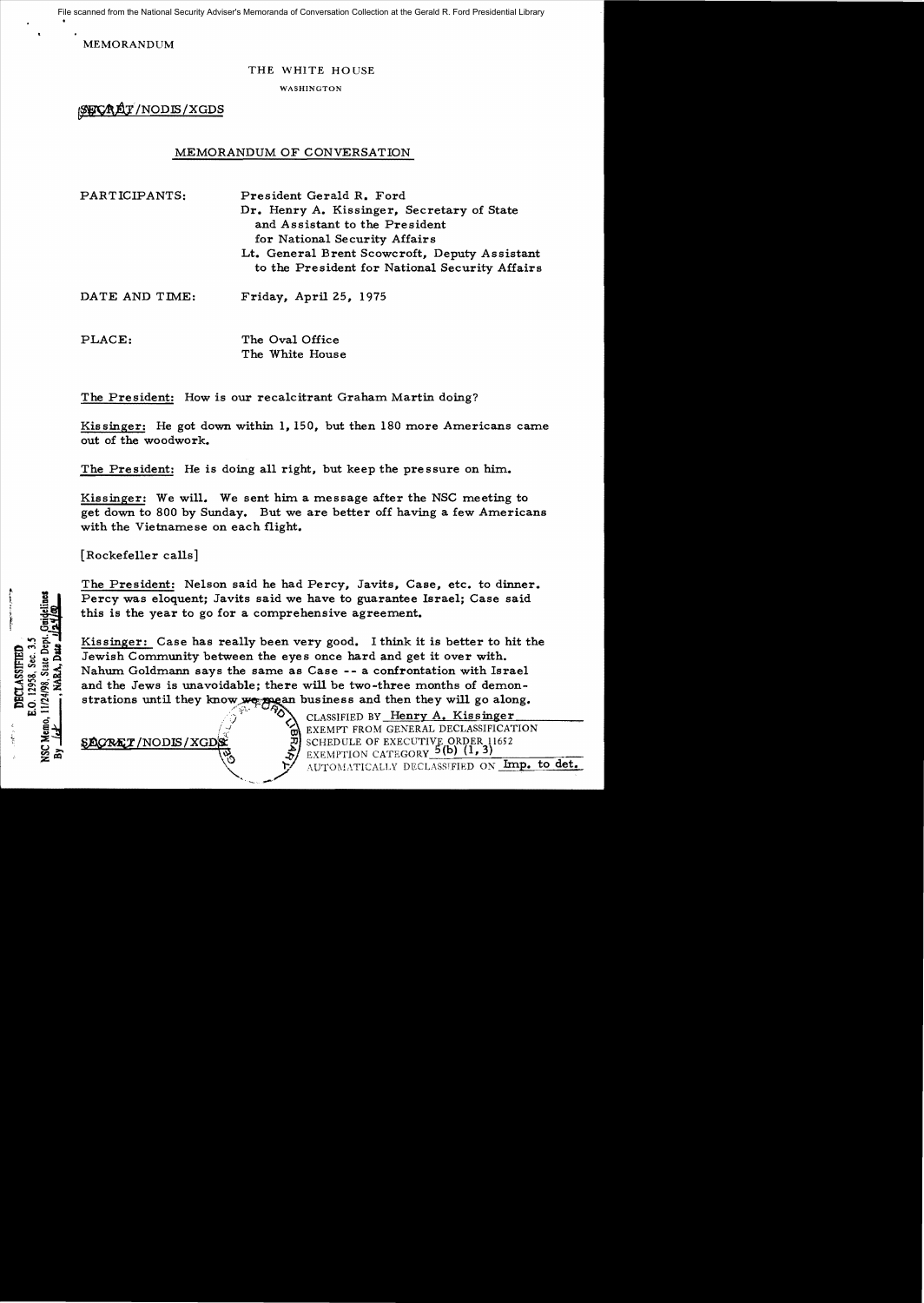## ~NODlS/XGDS 2

We sent a message to the Soviets yesterday. [He described the note.] This has two purposes -- to elicit an answer from the North Vietnamese and to gain time. In the meantime the PRG has approached us in Paris to establish direct contact with us. It is now worth our while -- there is nothing left in Saigon to demoralize, and it gives the hope of a somewhat divided Indochina.

There was a report of a coup in Hanoi - a struggle' between pro-Soviet and pro-Chinese factions. We could emerge as a balancer in the area. I would propose we let our DCM approach the PRG.

The President: This is encouraging and interesting. If it developed, would we keep the Embassy there?

Kissinger: It ie difficult to say. Within a year, Hanoi would probably try to absorb South Vietnam..

The President: I notice the different factions struggling in Cambodia.

Kissinger: Yes. We do have some possibilities in Indochina if we work it right.

On the NATO trip, you can't arrive on the 2nd. But you could arrive at 11:00, have talks. a lunch. see the Pope, have a reception. depart about  $9:00$  p.m.

Would Mrs. Ford come?

" '!..

The President: She would like to. She feels badly that she couldn't go to the Far East.

Kissinger: We will work out a special program for her.

The President: Did you see the criticism of CSCE?

Kissinger: Yes, "in the Post. It is popular for the soft line to be tough on the Soviet Union. The Jews do it also, because polarization helps them make the Arabs look like Soviet stooges. When we came in, all the Europeans and American press pushed us hard for a Conference, and we didn't care about it. There is nothing in it for us. I think you must



~C~NODlS/XGDS **•**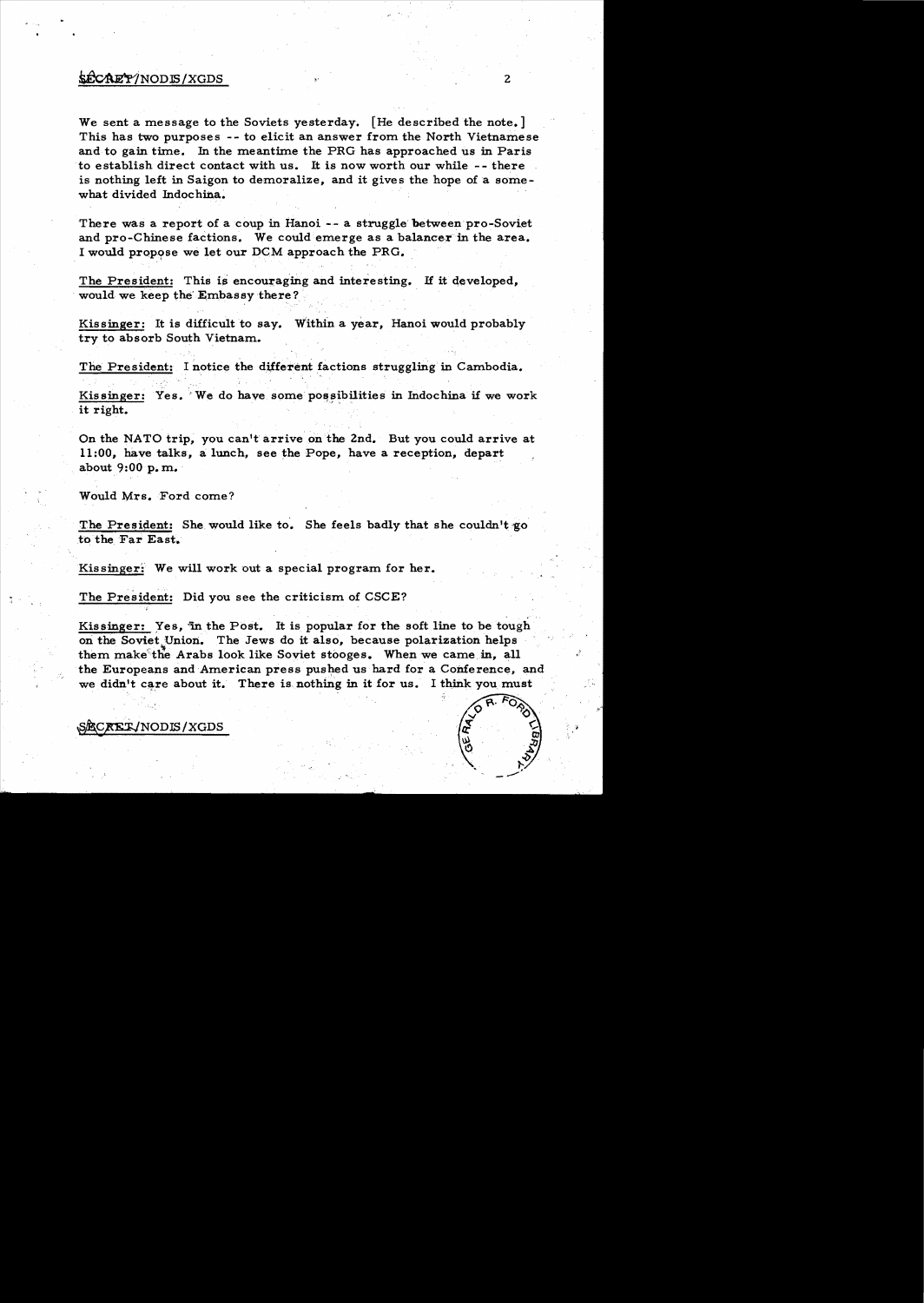### $\mathcal{B}\mathcal{C}\mathcal{A}\mathcal{L}\mathcal{T}/\text{NODIS}/\text{XGDS}$  3

•

go if there is a Summit. Then go to Berlin. I would also recommend Warsaw, Bucharest and Belgrade.

The President: I agree on these.

Kissinger: The 3rd will be a hard day for Betty. She will come to the Pope.

On AHEPA, I would be very tough.

The President: I plan to be.

Kissinger: It was their tactics which delayed a settlement.

The President: And there is now trouble in Greece.

Kissinger: One result of Art Hartman's trip will be the Foreign Ministers" meeting between Greece and Turkey in May. I think you should meet with them early at the Summit. You can tell AHEPA that you will meet with the leaders of Greece and Turkey at NATO. Don't say the Foreign Ministers will be meeting though. That will be about 15 May. Even Makarios is moving  $-$ - he is willing to give Turkey 25 percent of the Island. Turkey. is now at 38 percent. The Greeks probably will go to 28 percent and .Turkey to 32 percent. If Congress will stay out of it, I think we can have a deal this summer.

We maybe could get a sense of the Senate for the waiver. Brademas said he might buy it if talks started. If we don't get something going by May, I think the Turks won't hold off any longer.

The President: Can I say this started under the previous government?

Kissinger: Which AHEPA supported. Also, every move which has been made has been a result of American influence.

On Pacific strategy, I am bringing a group of academicians in to look at our policy. Then we should send emissaries around to reassure the countries there. Maybe also establish joint commissions with Indonesia and the Philippines -- it gives continuing contact.



 $~$ SEGRET/NODIS/XGDS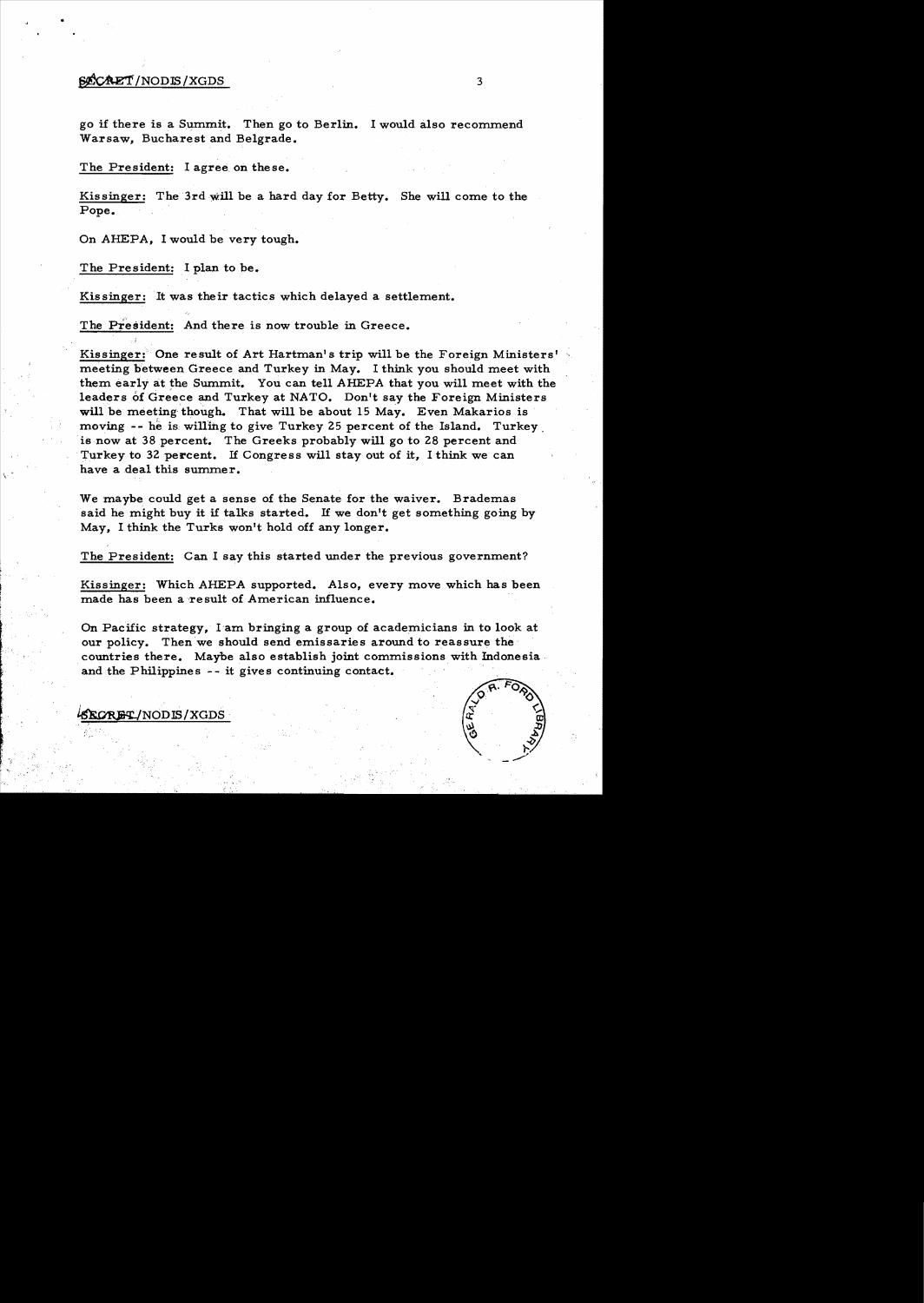#### $~4$   $~4$

 $$E$ CRET/NODIS/XGDS

I think we should ease up on MAP for Indonesia and the Philippines. Use our equipment from Cambodia and Vietnam. I would drop India and go to Indonesia, the Philippines, maybe Thailand and Australia.

#### The President: Even to Whitlam..

Kissinger: At the ANZUS meeting, the Foreign Ministers agreed with reestablishment of a strong policy in the Far East. If you agree, I will begin laying the ground work for a visit.

The President: I notice Saxbe is behaving well.

Kissinger: He is one of our better appointments. India is behaving disgustingly. To rejoice at the defeat of "imperialists" in Vietnam. But actually they are quaking in their boots.

Fahmy has reported to me on his Moscow trip. I think the Soviets think we are, setting a trip with the Israelis. They can't believe we can't control a little country like Israel. They are being skittish about Geneva  $--$  they said they only wanted to use it for an interim step. We will have to concert carefully with Sadat. I would not tell Hussein how you are tilting -- just talk about the options.

The President: Let me mention a couple of things Schlesinger said. He wants us to support the Navy on Elk Hills. He brought up nuclear weapons deployments. I told him I wanted a paper to come through the NSC. I told him. we were keeping everything as is until we get a paper.

> He also complained about Brent going to Brown and not through him and Weyand coming to California without his knowing about it.

Kissinger: You can ask Clements, Brown or Ellsworth. He is just impossible to manage in the WSAG in a crisis.

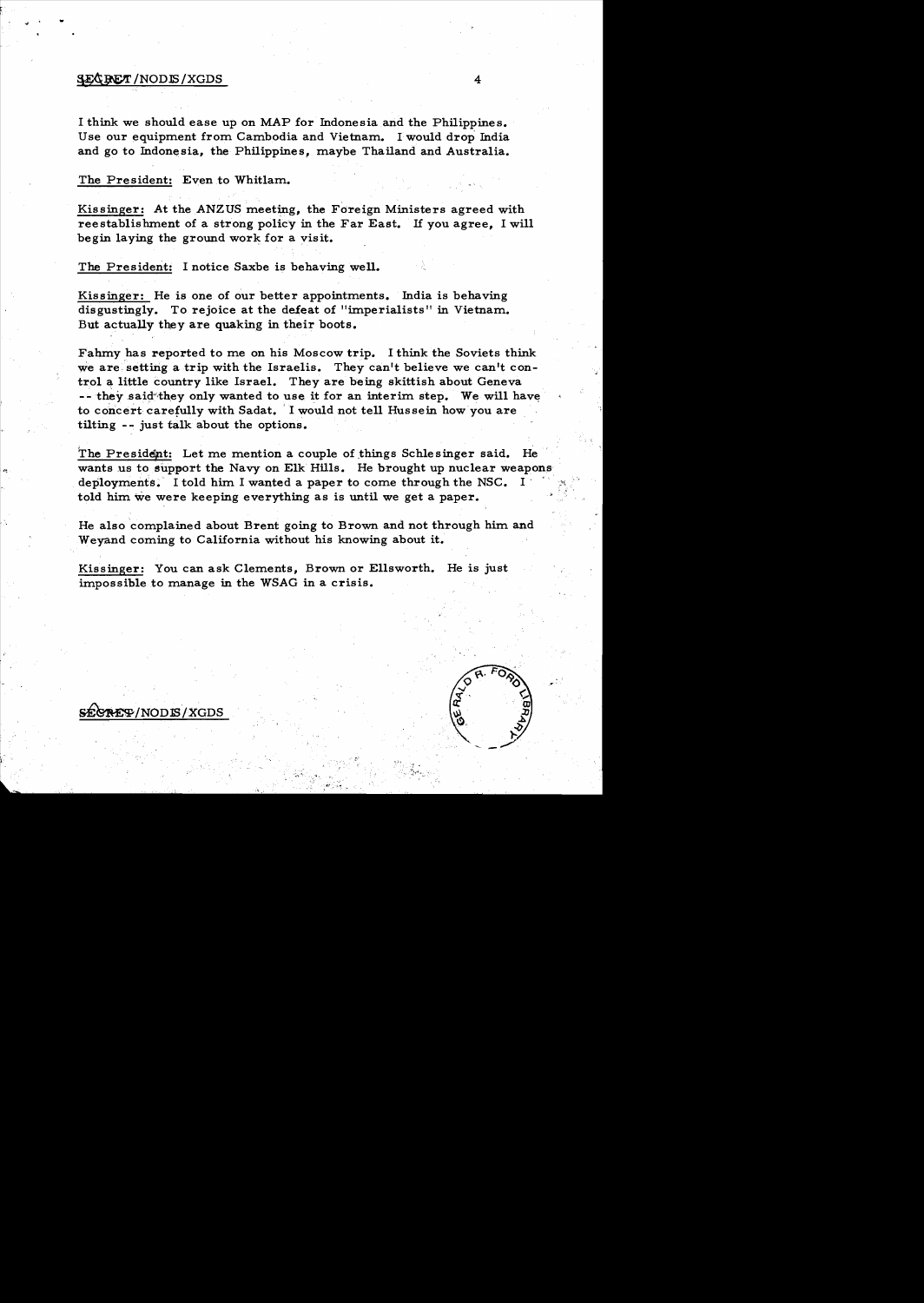Ban Unitorst Mar.<br>Please my court . ME Mar.  $P/K$  25 apr 25 P Have is our recolutiont Martin doing K Hegot anthin 1150 but 160 China come and of the voordurale. PH e is doing all ingtot, but huge pressure in K We will als sent him a more efter NSCK for to 800 by Sunday. But we better of having a fun Americ Vivanne en each plant P nelson said he had Pein, Jants, case, et to chosen Percy cons eloquent, junto raid un batte quaranttes I, Case suit this i.e jean t po for a comprehasive agreement. took has undly been using good. I think it is better to hit a Jewish contry but a expositive hard of get it reach Goldman surp tomi as Cuse - can positation w/ I + Jens is unavoidable, there will be z-z ma of dimonstrutions til mutting know we him busines + then they will palacy. We sent meg to Sas yesterday - me remainder (conthist c note). This has 2 purposes - elient emanamer from NUN + & given time. Unomitive PRG has apposented Le vi fart test at dréit contait es/no. It is nou werth am while - nothing in Singar to lerivarity + gaños hope da somment hvided talvetina. This was a countof a coup for in Hanoi - strygk but Pur-Son x Pre-PRC factions, cesse We could emige as a balance in cassa, I would proper we let our DCM approved a PRG. P This encounting in a untercenting. If it dlingd, would me huy Emb there.

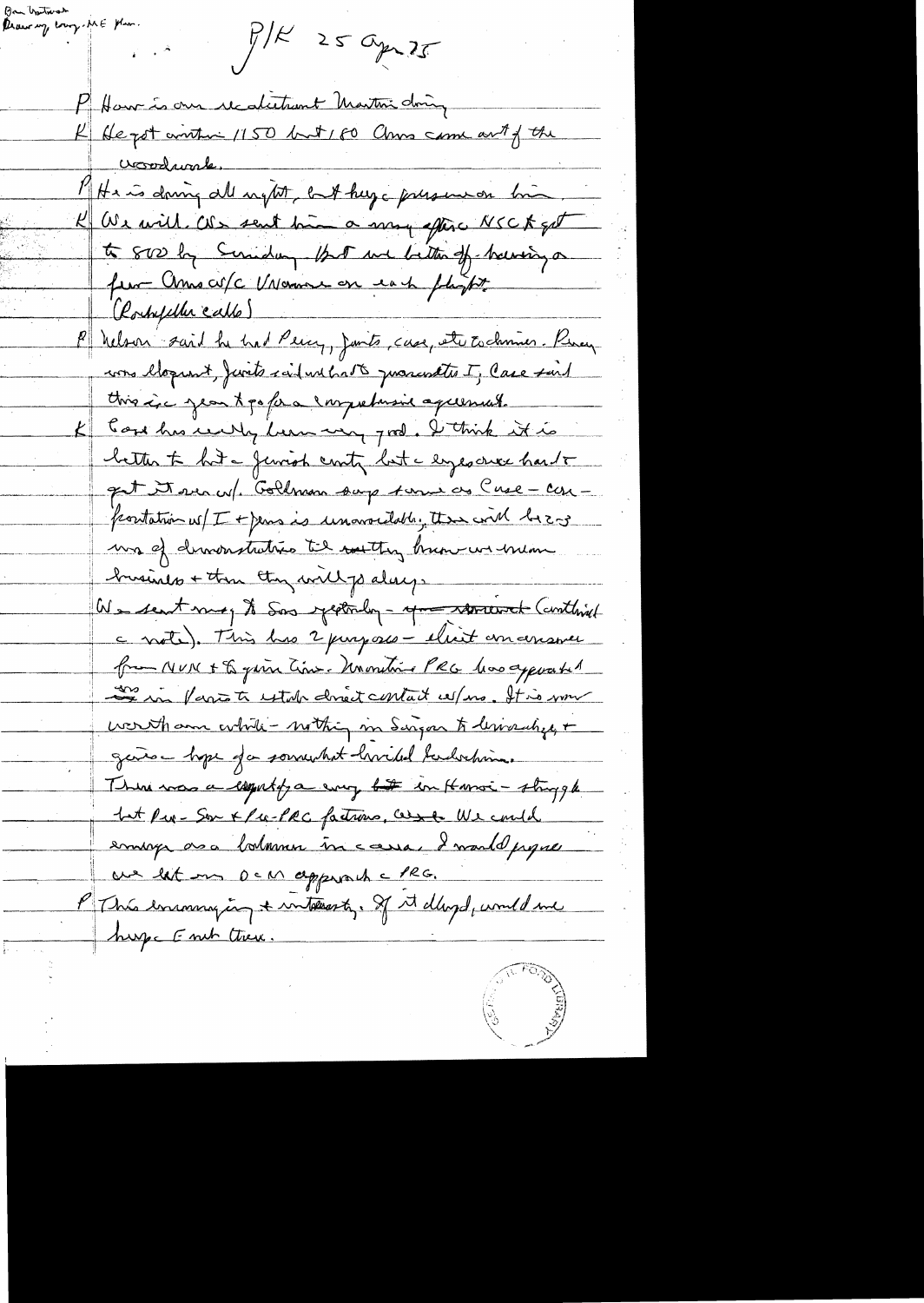K Det to say Whin a year, domoi would put to to absorb SVN P & votre c dif patrons stragghing in Combodie K Yes, we do home some positivitier à Judochina if in work it upot On the NATO trip, you can't arrive at a 2 ml But you could arrive at 1100, hour talke, a hunch, see c Pope, have a reception, departato 4 9:00 pm. PSha would like of She feels badly the couldn't go to fact and. K We will work ont a spec pery for her. A pril you see centricie of CSCF Yes, in cPost. It is popular for a soft bin to be truck au CSO. The Jews also because polonization helps Turn mote choses Sar storges. When we cam in, all cEnnos + US pers pressadans hard for a engwe do but care start it. That in it for wo. I think you must go if the charace summit then go to Butin, I would doe ucom Warsons, Bu havet + Belgaade. P Jague on these<br>K The zte avid be a head day for Betty. She will come  $t$   $\rho_{opt}$ . CVI ahya, Immedia my Tonys P I plan & les. It was their carties which belonged a tellunt and there is more trackle in Queck K Overwoult f fartnem tig will be Fra mity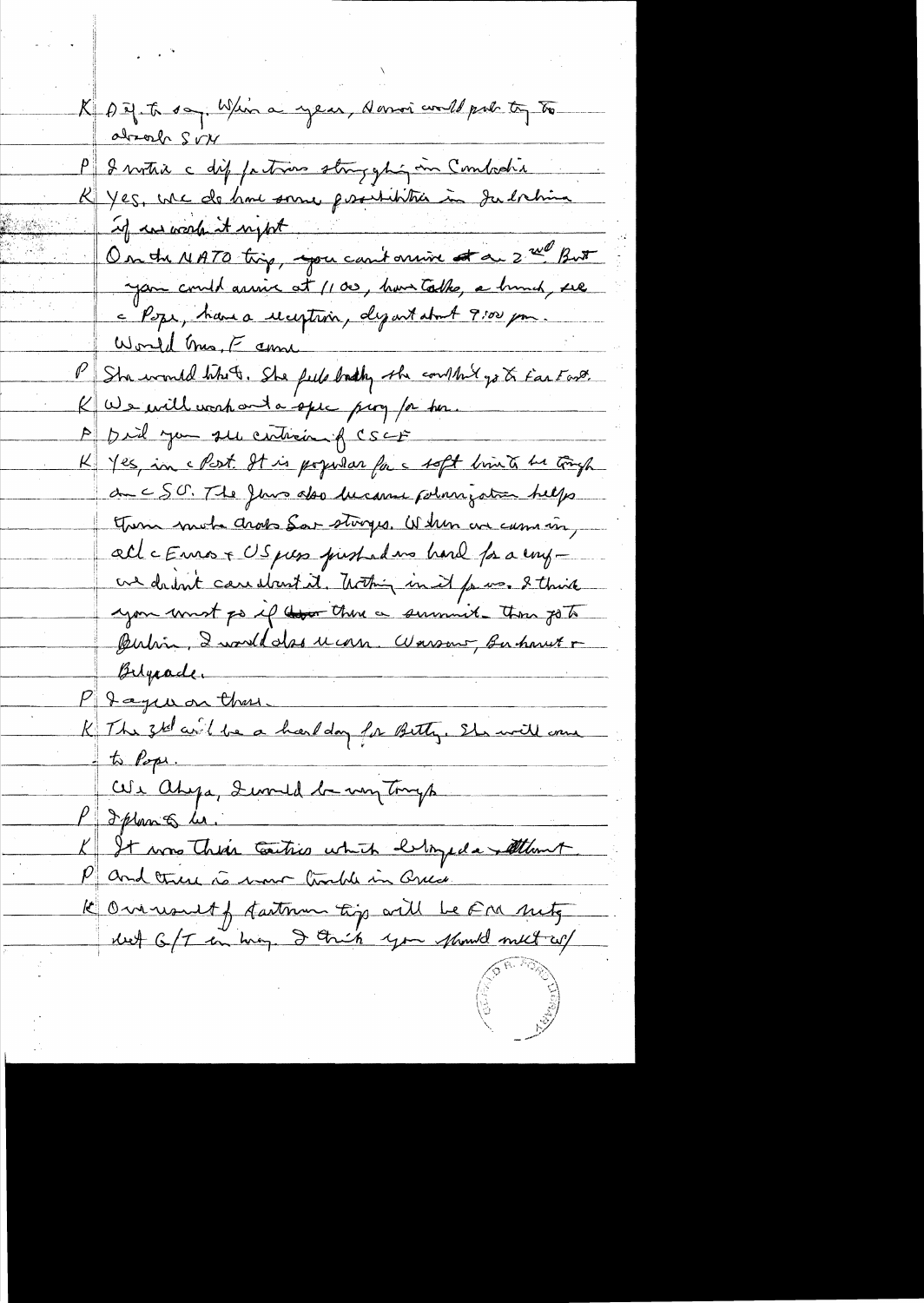- Gerica any MAP than Dig Channels -

the early at - Smant, Jan can all alopa you will must w/ G/T at NATO, Don't ray & FM's will be meeting the That will bedont I may Era Makarin à moin, - Le mething à qu'il 7 25 % I I sland. This more at 3 x 92. Combs prob will go to 28 / 8 F & 8 2/s. If Cay will stay out of it, s this we can have a deal to this summer. Ces maybe employeta serve of Senate para commen. Bradamas said he might buy it if tothe started. If we don't get something going, I think it would build up on laigu. Combing this flashed under a primer cont? R Which Chepa suzported. Also, un more which has been made his been a result of Us influence On Parfie strategy, 2 ans banque a group of Austinia un to look at anywhig. Then are should send chursouries annual to wassing trun, happe also estato point consus w/ Indonesia & Phil\_ it give continuing contact. I think we should ease up on 11AP for 2ndo. + Phil. Use our le princ for Combatre + Vutron I would drop India + go to Indonesia, Phil, maybe Thoix anytichia. PENITE Cubita Kat anyws unty, a FM agreed w/ relation of a strong porting in a Far East. If you agus I will begin dozing poundwich for a most P I vertre Sapta es Whanig Will K He is oned om bitter applients, India is behang